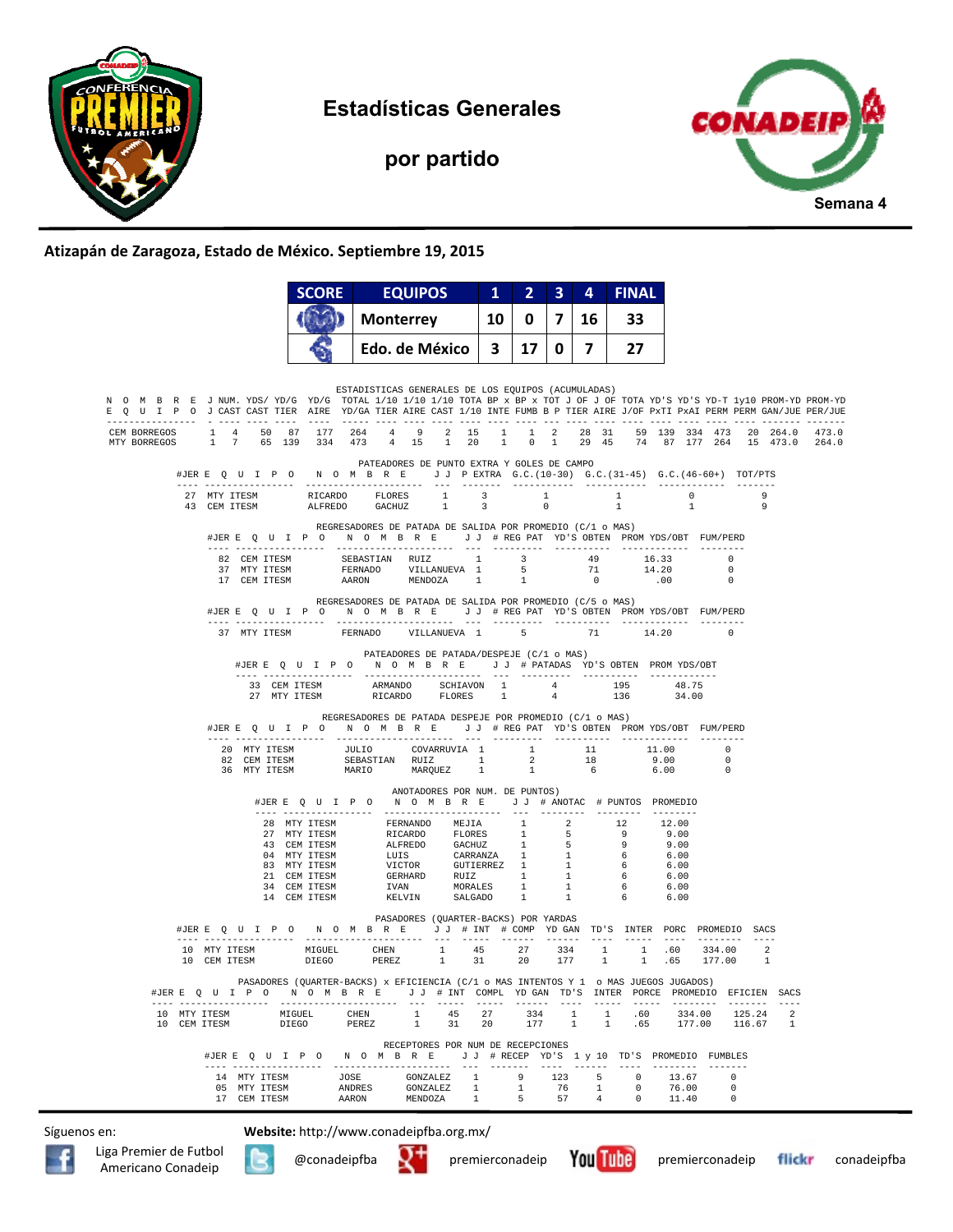

**por partido** 





|                                                                                                                                                                                                                                                                                                                                                                       |  |  | 80 MTY ITESM<br>RAMSES<br>RAMSES RAMOS 1 4<br>KELVIN SALGADO 1 5<br>JOSE SALAZAR 1 3<br>RODRIGO D/L GARZA 1 4<br>MAXIMILIAN HERNANDEZ 1 1<br>PEDRO MAGRILANES 1 2<br>VICTOR GUTIERREZ 1 2<br>MARCO CAMACHO 1 3<br>DIEGO GUTIERREZ 1 2<br>EUGENIO MARTEL 1 1<br>IVANOU MARTEL<br>14 CEM ITESM<br>07 CEM ITESM<br>07 MTY ITESM<br>88 CEM ITESM<br>08 MTY ITESM<br>83 MTY ITESM<br>16 CEM ITESM<br>26 MTY ITESM<br>82 MTY ITESM<br>06 MTY ITESM<br>34 CEM ITESM<br>35 CEM ITESM<br>04 MTY ITESM<br>40 CEM ITESM |  |  | 1<br>RAMOS                                                                                                                                                                                                                                                                                                                                                                                                                                                                                                                   |  | $4 -$<br>39<br>39<br>30<br>29<br>22<br>18<br>18<br>17<br>12<br>11<br>$\frac{5}{5}$<br>$\overline{4}$<br>$\overline{\phantom{a}}$<br>$\overline{\mathbf{3}}$<br>CORREDORES DE BALON (POR YARDAS) |  | $\overline{\mathbf{2}}$<br>$\begin{array}{c} 2 \\ 1 \\ 2 \\ 2 \\ 1 \\ 2 \end{array}$<br>$\mathbf{1}$<br>$\mathbf{1}$<br>1<br>$\mathbf{1}$<br>$\overline{0}$<br>$\overline{\phantom{0}}$<br>$\overline{0}$<br>$\begin{matrix} 0& &1\\ &1& &0 \end{matrix}$ |  | $\overline{0}$<br>$\mathbf{1}$<br>$\overline{\phantom{0}}$<br>$\mathbb O$<br>$\overline{0}$<br>$\overline{0}$<br>$\overline{1}$<br>$\overline{0}$<br>$\overline{0}$<br>$\overline{0}$<br>$\overline{0}$<br>1<br>$\overline{0}$ | 9.75<br>7.80<br>10.00<br>7.25<br>22.00<br>9.00<br>9.00<br>5.67<br>12.00<br>5.50<br>5.00<br>5.00<br>4.00<br>3.00<br>3.00 | $\overline{0}$<br>$\overline{0}$<br>$^{\circ}$<br>- 0<br>$^{\circ}$<br>$\overline{\phantom{0}}$<br>$\hfill 0$<br>$\overline{\phantom{0}}$<br>$\overline{\phantom{0}}$<br>$\overline{\phantom{0}}$<br>$\overline{\phantom{0}}$<br>$\hfill 0$<br>$\hfill 0$<br>$\overline{\phantom{0}}$<br>$\overline{\phantom{0}}$ |                |
|-----------------------------------------------------------------------------------------------------------------------------------------------------------------------------------------------------------------------------------------------------------------------------------------------------------------------------------------------------------------------|--|--|--------------------------------------------------------------------------------------------------------------------------------------------------------------------------------------------------------------------------------------------------------------------------------------------------------------------------------------------------------------------------------------------------------------------------------------------------------------------------------------------------------------|--|--|------------------------------------------------------------------------------------------------------------------------------------------------------------------------------------------------------------------------------------------------------------------------------------------------------------------------------------------------------------------------------------------------------------------------------------------------------------------------------------------------------------------------------|--|-------------------------------------------------------------------------------------------------------------------------------------------------------------------------------------------------|--|-----------------------------------------------------------------------------------------------------------------------------------------------------------------------------------------------------------------------------------------------------------|--|--------------------------------------------------------------------------------------------------------------------------------------------------------------------------------------------------------------------------------|-------------------------------------------------------------------------------------------------------------------------|-------------------------------------------------------------------------------------------------------------------------------------------------------------------------------------------------------------------------------------------------------------------------------------------------------------------|----------------|
|                                                                                                                                                                                                                                                                                                                                                                       |  |  |                                                                                                                                                                                                                                                                                                                                                                                                                                                                                                              |  |  |                                                                                                                                                                                                                                                                                                                                                                                                                                                                                                                              |  |                                                                                                                                                                                                 |  |                                                                                                                                                                                                                                                           |  |                                                                                                                                                                                                                                |                                                                                                                         | #JERE QUIPO NOMBRE JJ # ACARR YDOBTEN 1 y 10 LOG TDOBT PROMYDS FUMBLES                                                                                                                                                                                                                                            |                |
|                                                                                                                                                                                                                                                                                                                                                                       |  |  |                                                                                                                                                                                                                                                                                                                                                                                                                                                                                                              |  |  |                                                                                                                                                                                                                                                                                                                                                                                                                                                                                                                              |  |                                                                                                                                                                                                 |  |                                                                                                                                                                                                                                                           |  |                                                                                                                                                                                                                                | $\begin{array}{c} 2 \\ 1 \end{array}$                                                                                   | 8.89                                                                                                                                                                                                                                                                                                              | $\overline{0}$ |
|                                                                                                                                                                                                                                                                                                                                                                       |  |  |                                                                                                                                                                                                                                                                                                                                                                                                                                                                                                              |  |  |                                                                                                                                                                                                                                                                                                                                                                                                                                                                                                                              |  |                                                                                                                                                                                                 |  |                                                                                                                                                                                                                                                           |  |                                                                                                                                                                                                                                | $\begin{array}{c} 1 \\ 0 \\ 0 \end{array}$                                                                              | 7.11<br>3.70                                                                                                                                                                                                                                                                                                      | $^{\circ}$     |
|                                                                                                                                                                                                                                                                                                                                                                       |  |  |                                                                                                                                                                                                                                                                                                                                                                                                                                                                                                              |  |  |                                                                                                                                                                                                                                                                                                                                                                                                                                                                                                                              |  |                                                                                                                                                                                                 |  |                                                                                                                                                                                                                                                           |  | $\frac{1}{2}$                                                                                                                                                                                                                  |                                                                                                                         | 4.50                                                                                                                                                                                                                                                                                                              | $\circ$<br>1   |
|                                                                                                                                                                                                                                                                                                                                                                       |  |  |                                                                                                                                                                                                                                                                                                                                                                                                                                                                                                              |  |  |                                                                                                                                                                                                                                                                                                                                                                                                                                                                                                                              |  |                                                                                                                                                                                                 |  |                                                                                                                                                                                                                                                           |  |                                                                                                                                                                                                                                |                                                                                                                         | 6.33                                                                                                                                                                                                                                                                                                              | $\Omega$       |
|                                                                                                                                                                                                                                                                                                                                                                       |  |  |                                                                                                                                                                                                                                                                                                                                                                                                                                                                                                              |  |  |                                                                                                                                                                                                                                                                                                                                                                                                                                                                                                                              |  |                                                                                                                                                                                                 |  |                                                                                                                                                                                                                                                           |  |                                                                                                                                                                                                                                |                                                                                                                         |                                                                                                                                                                                                                                                                                                                   | $\overline{0}$ |
|                                                                                                                                                                                                                                                                                                                                                                       |  |  |                                                                                                                                                                                                                                                                                                                                                                                                                                                                                                              |  |  |                                                                                                                                                                                                                                                                                                                                                                                                                                                                                                                              |  |                                                                                                                                                                                                 |  |                                                                                                                                                                                                                                                           |  |                                                                                                                                                                                                                                |                                                                                                                         | $\begin{array}{ccc} 0 & & 3\, .\, 00 \ 0 & & .\, 40 \ 0 & & 1\, .\, 00 \end{array}$                                                                                                                                                                                                                               | $\overline{0}$ |
|                                                                                                                                                                                                                                                                                                                                                                       |  |  |                                                                                                                                                                                                                                                                                                                                                                                                                                                                                                              |  |  |                                                                                                                                                                                                                                                                                                                                                                                                                                                                                                                              |  |                                                                                                                                                                                                 |  |                                                                                                                                                                                                                                                           |  | $\begin{array}{c} \texttt{-} \\ \texttt{1} \\ \texttt{0} \end{array}$                                                                                                                                                          |                                                                                                                         |                                                                                                                                                                                                                                                                                                                   | $\circ$        |
| 28 MTY ITESM FERNANDO MEJIA 1<br>28 MTY ITESM FERNANDO MEJIA 1<br>91 CEM ITESM LUIS CARRANZA 1<br>35 CEM ITESM LUIS CARRANZA 1<br>35 CEM ITESM ITAQUI MARRON 1<br>21 MTY ITESM RODRIGO MARTINEZ 1<br>10 MTY ITESM RODRIGO MARTINEZ 1<br>26 C<br>INTERCEPTORES DE PASES (POR # DE PASES INTECEPTADOS)<br>#JERE QUIPONOMBRE JJ # INT YD'S PROM<br>--------------------- |  |  |                                                                                                                                                                                                                                                                                                                                                                                                                                                                                                              |  |  |                                                                                                                                                                                                                                                                                                                                                                                                                                                                                                                              |  |                                                                                                                                                                                                 |  |                                                                                                                                                                                                                                                           |  |                                                                                                                                                                                                                                |                                                                                                                         |                                                                                                                                                                                                                                                                                                                   |                |
|                                                                                                                                                                                                                                                                                                                                                                       |  |  |                                                                                                                                                                                                                                                                                                                                                                                                                                                                                                              |  |  |                                                                                                                                                                                                                                                                                                                                                                                                                                                                                                                              |  |                                                                                                                                                                                                 |  |                                                                                                                                                                                                                                                           |  |                                                                                                                                                                                                                                |                                                                                                                         |                                                                                                                                                                                                                                                                                                                   |                |
|                                                                                                                                                                                                                                                                                                                                                                       |  |  |                                                                                                                                                                                                                                                                                                                                                                                                                                                                                                              |  |  | $\begin{tabular}{lcccccc} 21 & CEM TTESM & & GERHARD & RUIZ & & 1 & & 1 & & 35 & 1.00 \\ 43 & MTY TTESM & & & ALEJANDRO & CUEVA & & 1 & & 1 & & 0 & 1.00 \\ \end{tabular}$                                                                                                                                                                                                                                                                                                                                                   |  |                                                                                                                                                                                                 |  |                                                                                                                                                                                                                                                           |  |                                                                                                                                                                                                                                |                                                                                                                         |                                                                                                                                                                                                                                                                                                                   |                |
|                                                                                                                                                                                                                                                                                                                                                                       |  |  |                                                                                                                                                                                                                                                                                                                                                                                                                                                                                                              |  |  | TACLEADORES (POR # DE TACLEADAS)<br>#JERE QUIPO NOMBRE JJ # TACL # ATRA PROM FUM/RECU<br>$\begin{tabular}{cccccccc} \texttt{JER B} & \texttt{C} & \texttt{D} & \texttt{N} & \texttt{M} & \texttt{M} & \texttt{M} & \texttt{R} & \texttt{R} & \texttt{J} & \texttt{I} & \texttt{I} & \texttt{I} & \texttt{I} & \texttt{I} & \texttt{I} & \texttt{I} & \texttt{I} & \texttt{I} & \texttt{I} & \texttt{I} & \texttt{I} & \texttt{I} & \texttt{I} & \texttt{I} & \texttt{I} & \texttt{I} & \texttt{I} & \texttt{I} & \texttt{I}$ |  |                                                                                                                                                                                                 |  |                                                                                                                                                                                                                                                           |  |                                                                                                                                                                                                                                |                                                                                                                         | 8.00 0                                                                                                                                                                                                                                                                                                            |                |
|                                                                                                                                                                                                                                                                                                                                                                       |  |  |                                                                                                                                                                                                                                                                                                                                                                                                                                                                                                              |  |  |                                                                                                                                                                                                                                                                                                                                                                                                                                                                                                                              |  |                                                                                                                                                                                                 |  |                                                                                                                                                                                                                                                           |  |                                                                                                                                                                                                                                | 6.00<br>6.00                                                                                                            | $\overline{\phantom{0}}$<br>- 0                                                                                                                                                                                                                                                                                   |                |
|                                                                                                                                                                                                                                                                                                                                                                       |  |  |                                                                                                                                                                                                                                                                                                                                                                                                                                                                                                              |  |  |                                                                                                                                                                                                                                                                                                                                                                                                                                                                                                                              |  |                                                                                                                                                                                                 |  |                                                                                                                                                                                                                                                           |  |                                                                                                                                                                                                                                | 6.00                                                                                                                    | $\Omega$                                                                                                                                                                                                                                                                                                          |                |
|                                                                                                                                                                                                                                                                                                                                                                       |  |  |                                                                                                                                                                                                                                                                                                                                                                                                                                                                                                              |  |  |                                                                                                                                                                                                                                                                                                                                                                                                                                                                                                                              |  |                                                                                                                                                                                                 |  |                                                                                                                                                                                                                                                           |  |                                                                                                                                                                                                                                | 6.00                                                                                                                    | $\bigcirc$                                                                                                                                                                                                                                                                                                        |                |
|                                                                                                                                                                                                                                                                                                                                                                       |  |  |                                                                                                                                                                                                                                                                                                                                                                                                                                                                                                              |  |  |                                                                                                                                                                                                                                                                                                                                                                                                                                                                                                                              |  |                                                                                                                                                                                                 |  |                                                                                                                                                                                                                                                           |  |                                                                                                                                                                                                                                | 6.00                                                                                                                    | $\bigcirc$                                                                                                                                                                                                                                                                                                        |                |
|                                                                                                                                                                                                                                                                                                                                                                       |  |  |                                                                                                                                                                                                                                                                                                                                                                                                                                                                                                              |  |  |                                                                                                                                                                                                                                                                                                                                                                                                                                                                                                                              |  |                                                                                                                                                                                                 |  |                                                                                                                                                                                                                                                           |  |                                                                                                                                                                                                                                | 6.00                                                                                                                    | - 0                                                                                                                                                                                                                                                                                                               |                |
|                                                                                                                                                                                                                                                                                                                                                                       |  |  |                                                                                                                                                                                                                                                                                                                                                                                                                                                                                                              |  |  |                                                                                                                                                                                                                                                                                                                                                                                                                                                                                                                              |  |                                                                                                                                                                                                 |  |                                                                                                                                                                                                                                                           |  |                                                                                                                                                                                                                                | 4.00                                                                                                                    | $\Omega$                                                                                                                                                                                                                                                                                                          |                |
|                                                                                                                                                                                                                                                                                                                                                                       |  |  |                                                                                                                                                                                                                                                                                                                                                                                                                                                                                                              |  |  |                                                                                                                                                                                                                                                                                                                                                                                                                                                                                                                              |  |                                                                                                                                                                                                 |  |                                                                                                                                                                                                                                                           |  |                                                                                                                                                                                                                                | 4.00                                                                                                                    | $\Omega$                                                                                                                                                                                                                                                                                                          |                |
|                                                                                                                                                                                                                                                                                                                                                                       |  |  |                                                                                                                                                                                                                                                                                                                                                                                                                                                                                                              |  |  |                                                                                                                                                                                                                                                                                                                                                                                                                                                                                                                              |  |                                                                                                                                                                                                 |  |                                                                                                                                                                                                                                                           |  |                                                                                                                                                                                                                                | 4.00                                                                                                                    | $\bigcap$                                                                                                                                                                                                                                                                                                         |                |
|                                                                                                                                                                                                                                                                                                                                                                       |  |  |                                                                                                                                                                                                                                                                                                                                                                                                                                                                                                              |  |  |                                                                                                                                                                                                                                                                                                                                                                                                                                                                                                                              |  |                                                                                                                                                                                                 |  |                                                                                                                                                                                                                                                           |  |                                                                                                                                                                                                                                | 3.00                                                                                                                    | - 0<br>$\Omega$                                                                                                                                                                                                                                                                                                   |                |
|                                                                                                                                                                                                                                                                                                                                                                       |  |  |                                                                                                                                                                                                                                                                                                                                                                                                                                                                                                              |  |  |                                                                                                                                                                                                                                                                                                                                                                                                                                                                                                                              |  |                                                                                                                                                                                                 |  |                                                                                                                                                                                                                                                           |  |                                                                                                                                                                                                                                | 3.00<br>3.00                                                                                                            | $\Omega$                                                                                                                                                                                                                                                                                                          |                |
|                                                                                                                                                                                                                                                                                                                                                                       |  |  |                                                                                                                                                                                                                                                                                                                                                                                                                                                                                                              |  |  |                                                                                                                                                                                                                                                                                                                                                                                                                                                                                                                              |  |                                                                                                                                                                                                 |  |                                                                                                                                                                                                                                                           |  |                                                                                                                                                                                                                                | 3.00                                                                                                                    | $\cap$                                                                                                                                                                                                                                                                                                            |                |
|                                                                                                                                                                                                                                                                                                                                                                       |  |  |                                                                                                                                                                                                                                                                                                                                                                                                                                                                                                              |  |  |                                                                                                                                                                                                                                                                                                                                                                                                                                                                                                                              |  |                                                                                                                                                                                                 |  |                                                                                                                                                                                                                                                           |  |                                                                                                                                                                                                                                | 3.00                                                                                                                    | $\Omega$                                                                                                                                                                                                                                                                                                          |                |
|                                                                                                                                                                                                                                                                                                                                                                       |  |  |                                                                                                                                                                                                                                                                                                                                                                                                                                                                                                              |  |  |                                                                                                                                                                                                                                                                                                                                                                                                                                                                                                                              |  |                                                                                                                                                                                                 |  |                                                                                                                                                                                                                                                           |  |                                                                                                                                                                                                                                | 3.00                                                                                                                    | $\Omega$                                                                                                                                                                                                                                                                                                          |                |
|                                                                                                                                                                                                                                                                                                                                                                       |  |  |                                                                                                                                                                                                                                                                                                                                                                                                                                                                                                              |  |  |                                                                                                                                                                                                                                                                                                                                                                                                                                                                                                                              |  |                                                                                                                                                                                                 |  |                                                                                                                                                                                                                                                           |  |                                                                                                                                                                                                                                | 3.00                                                                                                                    | $\cap$                                                                                                                                                                                                                                                                                                            |                |
|                                                                                                                                                                                                                                                                                                                                                                       |  |  |                                                                                                                                                                                                                                                                                                                                                                                                                                                                                                              |  |  |                                                                                                                                                                                                                                                                                                                                                                                                                                                                                                                              |  |                                                                                                                                                                                                 |  |                                                                                                                                                                                                                                                           |  |                                                                                                                                                                                                                                | 2.00                                                                                                                    | $\cap$                                                                                                                                                                                                                                                                                                            |                |
|                                                                                                                                                                                                                                                                                                                                                                       |  |  |                                                                                                                                                                                                                                                                                                                                                                                                                                                                                                              |  |  |                                                                                                                                                                                                                                                                                                                                                                                                                                                                                                                              |  |                                                                                                                                                                                                 |  |                                                                                                                                                                                                                                                           |  |                                                                                                                                                                                                                                | 2.00<br>2.00                                                                                                            | $\Omega$<br>$\Omega$                                                                                                                                                                                                                                                                                              |                |
|                                                                                                                                                                                                                                                                                                                                                                       |  |  |                                                                                                                                                                                                                                                                                                                                                                                                                                                                                                              |  |  |                                                                                                                                                                                                                                                                                                                                                                                                                                                                                                                              |  |                                                                                                                                                                                                 |  |                                                                                                                                                                                                                                                           |  |                                                                                                                                                                                                                                | 2.00                                                                                                                    | - 0                                                                                                                                                                                                                                                                                                               |                |
|                                                                                                                                                                                                                                                                                                                                                                       |  |  |                                                                                                                                                                                                                                                                                                                                                                                                                                                                                                              |  |  |                                                                                                                                                                                                                                                                                                                                                                                                                                                                                                                              |  |                                                                                                                                                                                                 |  |                                                                                                                                                                                                                                                           |  |                                                                                                                                                                                                                                | 2.00                                                                                                                    | $\Omega$                                                                                                                                                                                                                                                                                                          |                |
|                                                                                                                                                                                                                                                                                                                                                                       |  |  |                                                                                                                                                                                                                                                                                                                                                                                                                                                                                                              |  |  |                                                                                                                                                                                                                                                                                                                                                                                                                                                                                                                              |  |                                                                                                                                                                                                 |  |                                                                                                                                                                                                                                                           |  |                                                                                                                                                                                                                                | 1.00                                                                                                                    | $\Omega$                                                                                                                                                                                                                                                                                                          |                |
|                                                                                                                                                                                                                                                                                                                                                                       |  |  |                                                                                                                                                                                                                                                                                                                                                                                                                                                                                                              |  |  |                                                                                                                                                                                                                                                                                                                                                                                                                                                                                                                              |  |                                                                                                                                                                                                 |  |                                                                                                                                                                                                                                                           |  |                                                                                                                                                                                                                                | 1.00                                                                                                                    | -1                                                                                                                                                                                                                                                                                                                |                |
|                                                                                                                                                                                                                                                                                                                                                                       |  |  |                                                                                                                                                                                                                                                                                                                                                                                                                                                                                                              |  |  |                                                                                                                                                                                                                                                                                                                                                                                                                                                                                                                              |  |                                                                                                                                                                                                 |  |                                                                                                                                                                                                                                                           |  |                                                                                                                                                                                                                                | 1.00                                                                                                                    | $\Omega$                                                                                                                                                                                                                                                                                                          |                |
|                                                                                                                                                                                                                                                                                                                                                                       |  |  |                                                                                                                                                                                                                                                                                                                                                                                                                                                                                                              |  |  |                                                                                                                                                                                                                                                                                                                                                                                                                                                                                                                              |  |                                                                                                                                                                                                 |  |                                                                                                                                                                                                                                                           |  |                                                                                                                                                                                                                                | 1.00                                                                                                                    | $\Omega$<br>$\Omega$                                                                                                                                                                                                                                                                                              |                |
|                                                                                                                                                                                                                                                                                                                                                                       |  |  |                                                                                                                                                                                                                                                                                                                                                                                                                                                                                                              |  |  |                                                                                                                                                                                                                                                                                                                                                                                                                                                                                                                              |  |                                                                                                                                                                                                 |  |                                                                                                                                                                                                                                                           |  |                                                                                                                                                                                                                                | 1.00<br>1.00                                                                                                            | $\Omega$                                                                                                                                                                                                                                                                                                          |                |
|                                                                                                                                                                                                                                                                                                                                                                       |  |  |                                                                                                                                                                                                                                                                                                                                                                                                                                                                                                              |  |  |                                                                                                                                                                                                                                                                                                                                                                                                                                                                                                                              |  |                                                                                                                                                                                                 |  |                                                                                                                                                                                                                                                           |  |                                                                                                                                                                                                                                | 1.00                                                                                                                    | $\Omega$                                                                                                                                                                                                                                                                                                          |                |
|                                                                                                                                                                                                                                                                                                                                                                       |  |  |                                                                                                                                                                                                                                                                                                                                                                                                                                                                                                              |  |  |                                                                                                                                                                                                                                                                                                                                                                                                                                                                                                                              |  |                                                                                                                                                                                                 |  |                                                                                                                                                                                                                                                           |  |                                                                                                                                                                                                                                | 1.00                                                                                                                    | $\Omega$                                                                                                                                                                                                                                                                                                          |                |
|                                                                                                                                                                                                                                                                                                                                                                       |  |  |                                                                                                                                                                                                                                                                                                                                                                                                                                                                                                              |  |  |                                                                                                                                                                                                                                                                                                                                                                                                                                                                                                                              |  |                                                                                                                                                                                                 |  |                                                                                                                                                                                                                                                           |  |                                                                                                                                                                                                                                | 1.00                                                                                                                    | $\Omega$                                                                                                                                                                                                                                                                                                          |                |
|                                                                                                                                                                                                                                                                                                                                                                       |  |  |                                                                                                                                                                                                                                                                                                                                                                                                                                                                                                              |  |  |                                                                                                                                                                                                                                                                                                                                                                                                                                                                                                                              |  |                                                                                                                                                                                                 |  |                                                                                                                                                                                                                                                           |  |                                                                                                                                                                                                                                |                                                                                                                         |                                                                                                                                                                                                                                                                                                                   |                |
|                                                                                                                                                                                                                                                                                                                                                                       |  |  |                                                                                                                                                                                                                                                                                                                                                                                                                                                                                                              |  |  | TACLEADORES (POR # DE SACS ATRAPADAS o CAPTURAS)<br>#JERE QUIPO NOMBRE JJ # TACL # ATRA PROMFUM/RECU                                                                                                                                                                                                                                                                                                                                                                                                                         |  |                                                                                                                                                                                                 |  |                                                                                                                                                                                                                                                           |  |                                                                                                                                                                                                                                |                                                                                                                         |                                                                                                                                                                                                                                                                                                                   |                |
|                                                                                                                                                                                                                                                                                                                                                                       |  |  |                                                                                                                                                                                                                                                                                                                                                                                                                                                                                                              |  |  |                                                                                                                                                                                                                                                                                                                                                                                                                                                                                                                              |  |                                                                                                                                                                                                 |  |                                                                                                                                                                                                                                                           |  |                                                                                                                                                                                                                                |                                                                                                                         |                                                                                                                                                                                                                                                                                                                   |                |
|                                                                                                                                                                                                                                                                                                                                                                       |  |  |                                                                                                                                                                                                                                                                                                                                                                                                                                                                                                              |  |  |                                                                                                                                                                                                                                                                                                                                                                                                                                                                                                                              |  |                                                                                                                                                                                                 |  |                                                                                                                                                                                                                                                           |  |                                                                                                                                                                                                                                |                                                                                                                         |                                                                                                                                                                                                                                                                                                                   |                |
|                                                                                                                                                                                                                                                                                                                                                                       |  |  |                                                                                                                                                                                                                                                                                                                                                                                                                                                                                                              |  |  |                                                                                                                                                                                                                                                                                                                                                                                                                                                                                                                              |  |                                                                                                                                                                                                 |  |                                                                                                                                                                                                                                                           |  |                                                                                                                                                                                                                                |                                                                                                                         |                                                                                                                                                                                                                                                                                                                   |                |
|                                                                                                                                                                                                                                                                                                                                                                       |  |  |                                                                                                                                                                                                                                                                                                                                                                                                                                                                                                              |  |  |                                                                                                                                                                                                                                                                                                                                                                                                                                                                                                                              |  |                                                                                                                                                                                                 |  |                                                                                                                                                                                                                                                           |  |                                                                                                                                                                                                                                |                                                                                                                         |                                                                                                                                                                                                                                                                                                                   |                |

Síguenos en: **Website:** http://www.conadeipfba.org.mx/